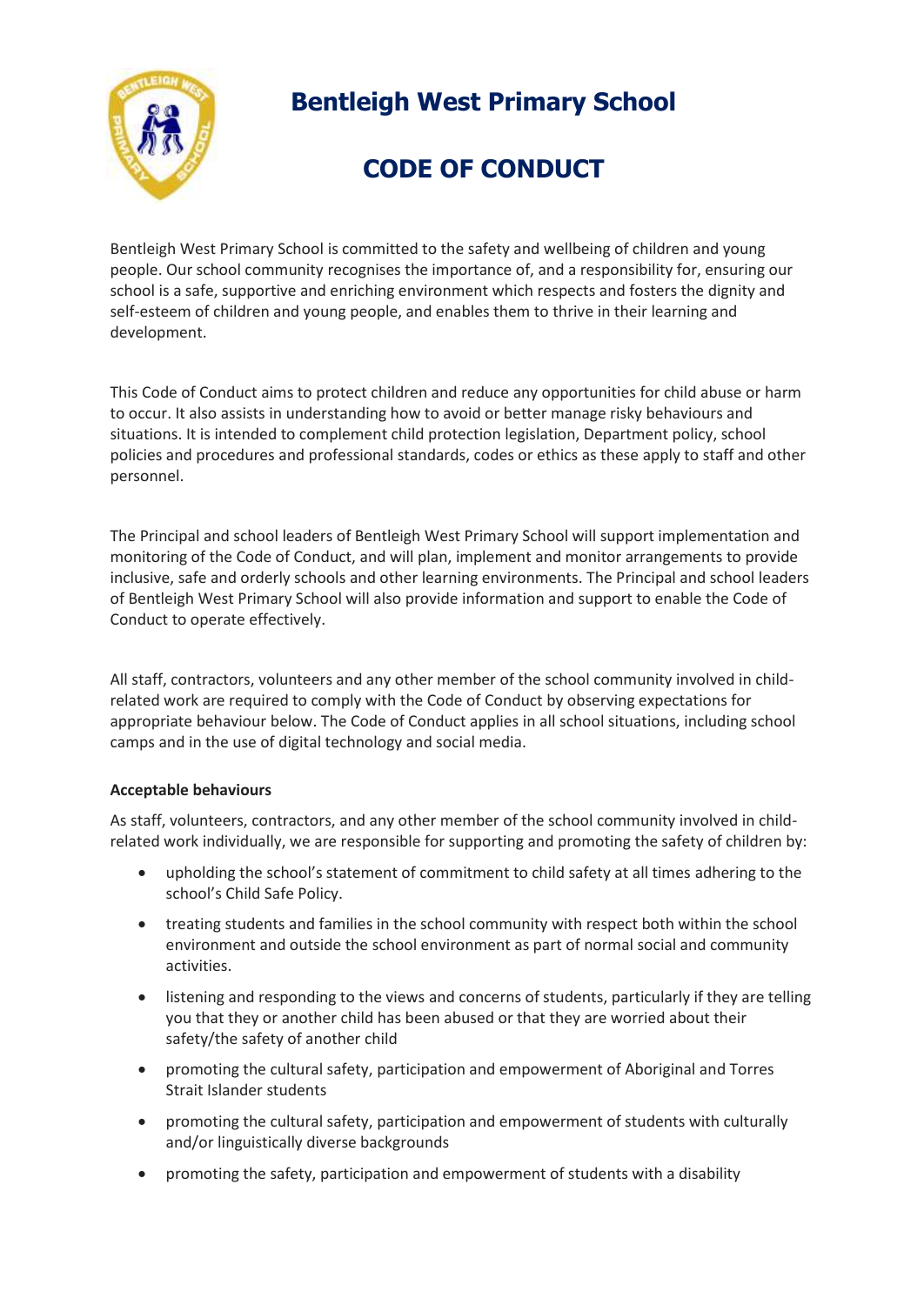- reporting any allegations of child abuse or other child safety concerns to the school's leadership or child safety officers.
- understanding and complying with all reporting or disclosure obligations (including mandatory reporting) as they relate to protecting children from harm or abuse.
- if child abuse is suspected, ensuring as quickly as possible that the student(s) are safe and protected from harm.

#### **Unacceptable behaviours**

l

As staff, volunteers, contractors, and any other member of the school community involved in childrelated work we must not:

- ignore or disregard any concerns, suspicions or disclosures of child abuse
- develop a relationship with any student that could be seen as favouritism or amount to 'grooming' behaviour (for example, offering gifts)
- exhibit behaviours or engage in activities with students which may be interpreted as abusive and not justified by the educational, therapeutic, or service delivery context
- ignore behaviours by other adults towards students when they appear to be overly familiar or inappropriate
- discuss content of an intimate nature or use sexual innuendo with students, except where it occurs relevantly in the context of parental guidance, delivering the education curriculum or a therapeutic setting
- treat a child unfavourably because of their disability, age, gender, race, culture, vulnerability, sexuality or ethnicity.
- communicate directly with a student through personal or private contact channels (including by social media, email, instant messaging, texting etc) except where that communication is reasonable in all the circumstances, related to school work or extra-curricular activities or where there is a safety concern or other urgent matter
- photograph or video a child in a school environment except in accordance with school policy or where required for duty of care purposes1
- in the school environment or at other school events where students are present, consume alcohol contrary to school policy 2 or take illicit drugs under any circumstances.

This Code of Conduct was approved by the Bentleigh West Primary School council on 20 August 2019 and will be reviewed in 2022.